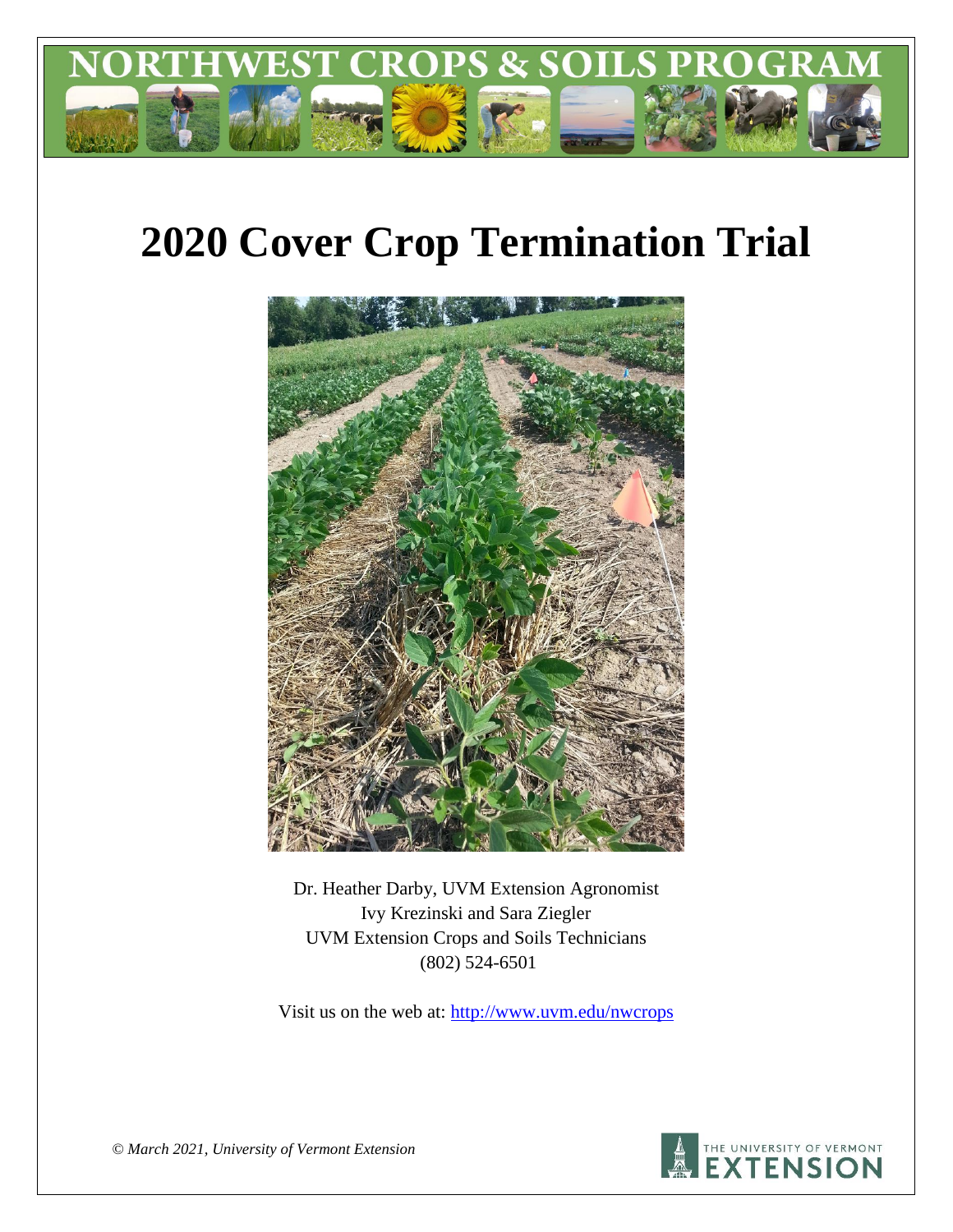## **2020 COVER CROP TERMINATION TRIAL Dr. Heather Darby, University of Vermont Extension [heather.darby\[at\]uvm.edu](mailto:heather.darby@uvm.edu?subject=2012%20Short%20Season%20Corn%20Report)**

In 2020, the University of Vermont Extension Northwest Crops and Soils Program investigated the impact of spring cover crop termination methods on a subsequent soybean crop's yield and quality at Borderview Research Farm in Alburgh, VT. Soybeans are grown for human consumption, animal feed, and biodiesel, and can be a useful rotational crop in corn silage and grass production systems. As cover cropping expands throughout Vermont, it is important to understand the potential benefits, consequences, and risks associated with growing cover crops in various cropping systems. In an effort to support the local soybean market and to gain a better understanding of cover cropping in soybean production systems, the University of Vermont Extension Northwest Crop and Soils (NWCS) Program, as part of a grant from the Eastern Soybean Board, conducted a trial in 2020 to investigate the impacts of different cover crop termination methods on the yield and quality of the subsequent soybean crop.

# **MATERIALS AND METHODS**

The trial was conducted at Borderview Research Farm, Alburgh, VT in 2019-2020. The experimental design was a complete randomized block design with split plots and four replications (Table 1). The main plot was spring termination method including tillage, herbicide termination before planting, and herbicide termination after planting (Table 2). Subplots were 2 cover crop treatments, winter rye (WR) and triticale (Tr) which were planted on 20-Aug 2019 (Table 3). On 28-Apr 2020, cover crop height and ground cover were measured in each plot. The beaded string method (Sloneker and Moldenhauer, 1977) was employed so that cover could be attributed to living and/or dead plant biomass.

| Location                 | <b>Borderview Research Farm-Alburgh, VT</b>                 |
|--------------------------|-------------------------------------------------------------|
| Soil type                | Benson rocky silt loam                                      |
| Previous crop            | Winter wheat                                                |
| Plot size (feet)         | $5 \times 20$                                               |
| Row spacing (inches)     | 30                                                          |
| Replicates               | 4                                                           |
| Cover crop planting date | 20-Aug 2019                                                 |
| Soybean variety          | SG0975 (maturity group 0.9, Genuity® RoundUp Ready 2 Yield) |
| Starter fertilizer       | 9-18-9 $(5 \text{ gal } ac^{-1})$                           |
| Soybean planting date    | 20-May 2020                                                 |
| Soybean harvest date     | 15-Oct 2020                                                 |

**Table 1. Trial management details, 2019-2020.**

Cover crop biomass was measured prior to termination in the tillage and pre-spray treatments on 5-May and in the post-spray treatment on 19-May. A  $0.25m<sup>2</sup>$  area in each plot was harvested and samples were weighed prior to and after drying to determine dry matter content and calculate yield. To understand the nutrient release rates of the different cover crop treatments and how this is impacted by termination method,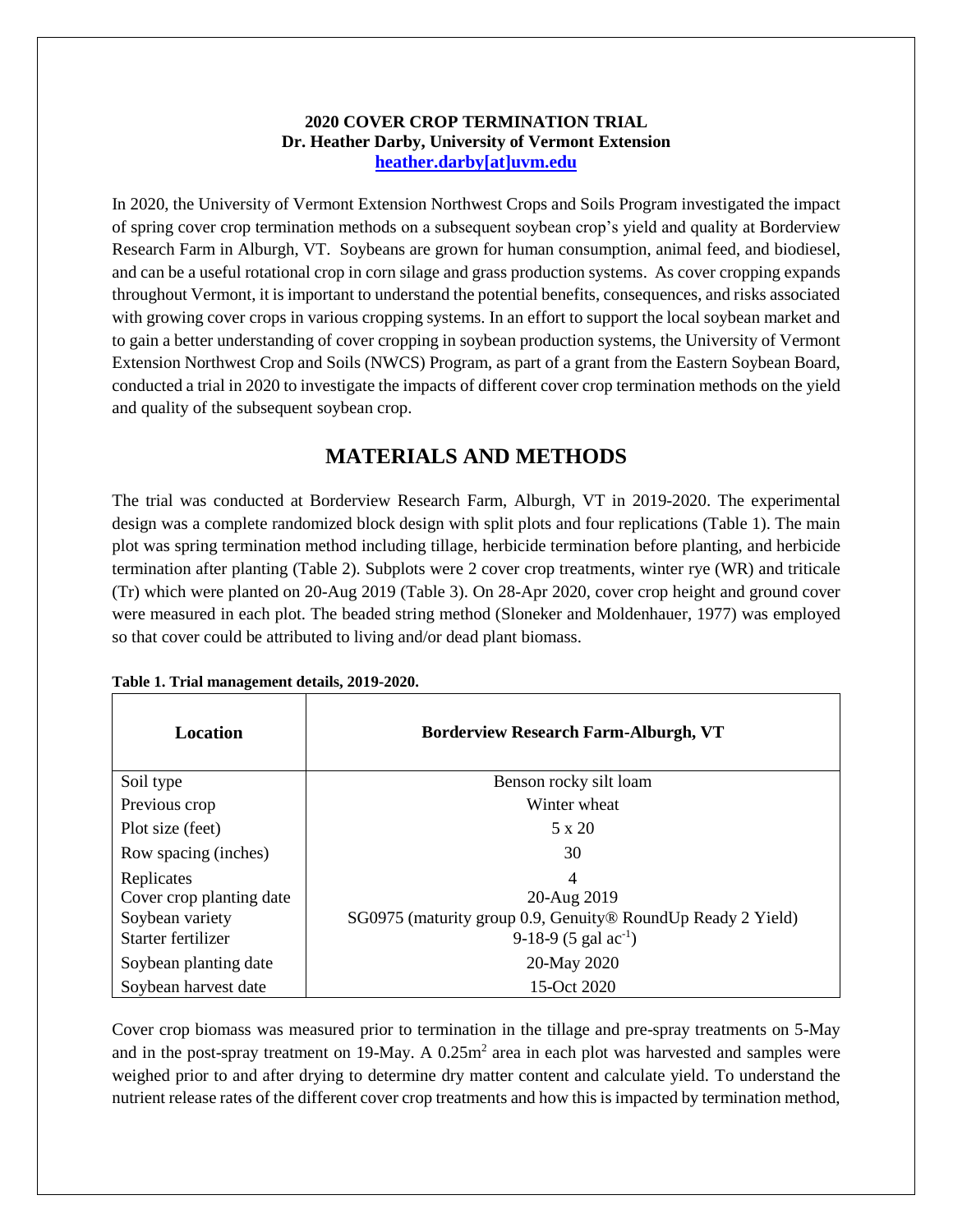soil samples were collected from all plots and analyzed for soil nitrate-N  $(NO<sub>3</sub>)$  concentration, approximately every two weeks, starting from mid-May through the end of June. Soil moisture and temperature was measured approximately every other week from planting through the season.

| <b>Treatment</b>    | <b>Cover crop termination details</b>                                                                             |
|---------------------|-------------------------------------------------------------------------------------------------------------------|
| Tillage (5-May)     | Tilled under with moldboard plow and disc harrow prior to soybean planting                                        |
| Pre-spray (13-May)  | Sprayed with Roundup PowerMAX $\otimes$ at 1qt ac <sup>-1</sup> prior to soybean planting                         |
| Post-spray (27-May) | After soybeans were planted, cover crop was sprayed with Roundup<br>PowerMAX <sup>®</sup> at 1qt ac <sup>-1</sup> |

**Table 2. Cover crop termination treatments, Alburgh, VT, 2020.**

On 20-May, the soybeans were planted into each of the termination treatments using a 4-row cone planter with John Deere row units fitted with Almaco seed distribution units (Nevada, IA) at 185,000 seeds ac<sup>-1</sup> with 5 gal ac<sup>-1</sup> starter fertilizer (9-18-9). The variety SG0975 (maturity group 0.9) soybean was obtained from Seedway, LLC (Hall, NY) for the trial. An herbicide application error caused the replanting of the soybeans in the tillage terminated plots on 12-Jun 2020.

|  |  | Table 3. Overwintering cover crop mixtures grown prior to soybean crop, Alburgh, VT, 2019-2020. |  |
|--|--|-------------------------------------------------------------------------------------------------|--|
|  |  |                                                                                                 |  |

|                  |                |                       | <b>Seeding rate</b>            |
|------------------|----------------|-----------------------|--------------------------------|
| <b>Treatment</b> | <b>Species</b> | <b>Variety</b>        | $\lambda$ lbs ac <sup>-1</sup> |
| Tr               | Triticale      | Trical <sub>815</sub> | 100                            |
| <b>WR</b>        | Winter rye     | VNS                   | 100                            |

On 15-Oct, the soybeans were harvested using an Almaco SPC50 small plot combine. Seed was cleaned with a small Clipper M2B cleaner (A.T. Ferrell, Bluffton, IN). They were then weighed for plot yield and tested for harvest moisture and test weight using a DICKEY-John Mini-GAC Plus moisture/test weight meter.

Yield data and stand characteristics were analyzed using mixed model analysis using the mixed procedure of SAS (SAS Institute, 1999). Replications within trials were treated as random effects, and hybrids were treated as fixed. Hybrid mean comparisons were made using the Least Significant Difference (LSD) procedure when the F-test was considered significant  $(p<0.10)$ .

Variations in yield and quality can occur because of variations in genetics, soil, weather, and other growing conditions. Statistical analysis makes it possible to determine whether a difference among treatments is real or whether it might have occurred due to other variations in the field. At the bottom of each table a LSD value is presented for each variable (i.e. yield). Least Significant Differences (LSDs) at the 0.10 level of significance are shown. Where the difference between two treatments within a column is equal to or greater than the LSD value at the bottom of the column, you can be sure that for 9 out of 10 times, there is a real difference between the two treatments. In this example, treatment C is significantly different from treatment A but not from treatments B. The difference between B and C is equal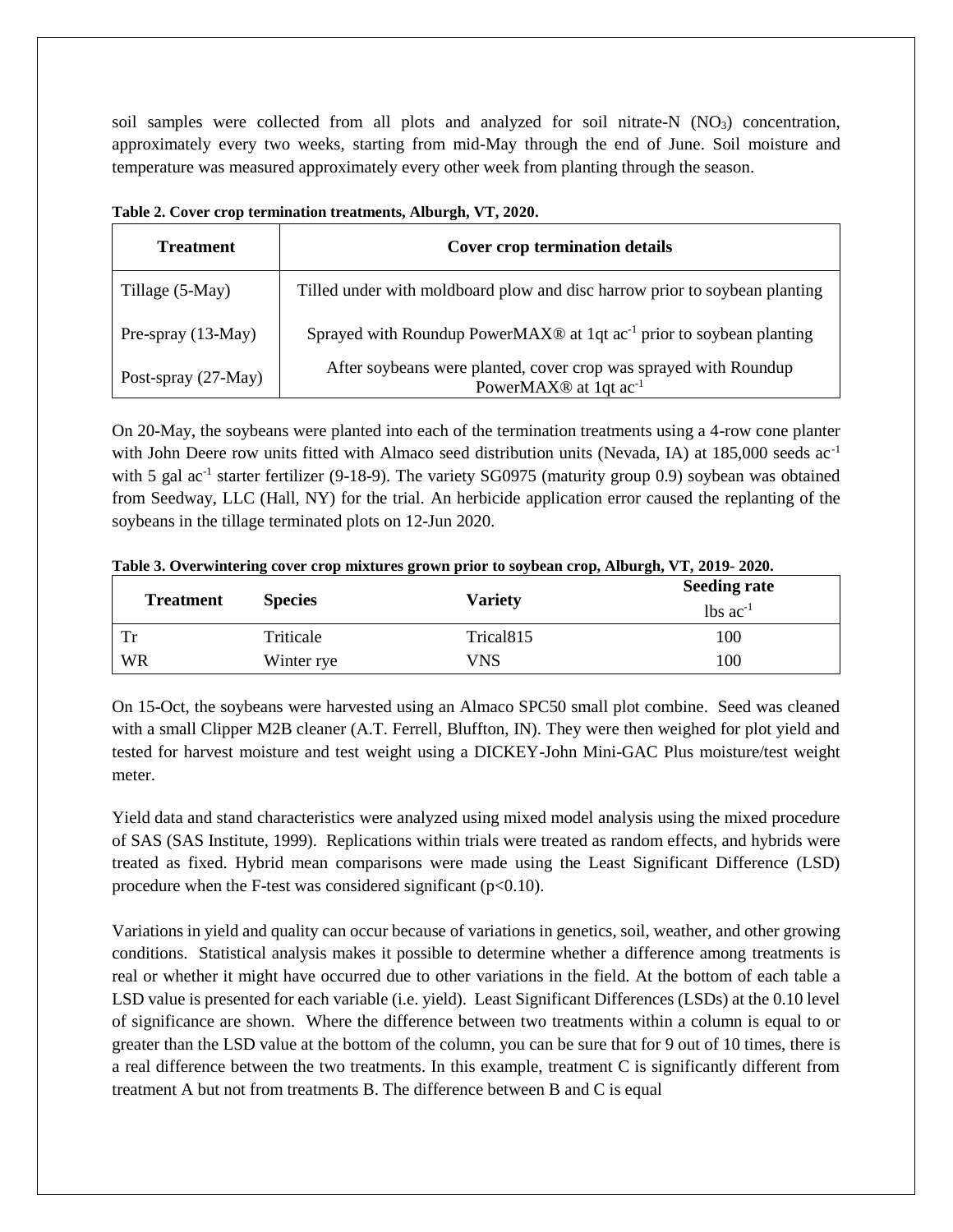| to 1.5, which is less than the LSD value of 2.0. This means that these treatments | <b>Treatment</b> | - Yield             |
|-----------------------------------------------------------------------------------|------------------|---------------------|
| did not differ in yield. The difference between C and A is equal to 3.0, which is |                  | 60 <sup>b</sup>     |
| greater than the LSD value of 2.0. This means that the yields of these treatments |                  | $7.5$ <sup>ab</sup> |
| were significantly different from one another.                                    | $\Gamma$         | 9.0 <sup>a</sup>    |
|                                                                                   | LSD.             | 2.0                 |

## **RESULTS**

Weather data were recorded throughout the season with a Davis Instrument Vantage Pro2 weather station, equipped with a WeatherLink data logger at Borderview Research Farm in Alburgh, VT (Table 4). The season began with cooler than normal temperatures, but temperatures quickly increased and remained above normal for much of the season. Rainfall was below normal for much of the season with the region being designated as D0 or abnormally dry (Drought.gov) throughout the season. Much of the rain that fell throughout the season came in short duration storms. For example, in August there were only 6 rain events that accumulated at least 0.1". Of these, 2 events totaled 1.53" and 2.98", contributing 67% of the month's entire accumulation. Furthermore, temperatures remained above normal for much of the mid-summer. In July, 75% of the month saw temperatures climb above  $80°$  F with some days reaching above  $90°$  F. These temperatures contributed to above normal Growing Degree Days (GDDs) accumulations of 2611, 134 above the 30-year normal.

| Alburgh, VT                         | <b>May</b> | June    | July    | <b>August</b> | <b>September</b> | <b>October</b> |
|-------------------------------------|------------|---------|---------|---------------|------------------|----------------|
| Average temperature $({}^{\circ}F)$ | 56.1       | 66.9    | 74.8    | 68.8          | 59.2             | 48.3           |
| Departure from normal               | $-0.44$    | 1.08    | 4.17    | 0.01          | $-1.33$          | 0.19           |
|                                     |            |         |         |               |                  |                |
| Precipitation (inches)              | 2.35       | 1.86    | 3.94    | 6.77          | 2.75             | 3.56           |
| Departure from normal               | $-1.04$    | $-1.77$ | $-0.28$ | 2.86          | $-0.91$          | 0.00           |
|                                     |            |         |         |               |                  |                |
| Growing Degree Days (base 50°F)     | 298        | 516     | 751     | 584           | 336              | 126            |
| Departure from normal               | 6          | 35      | 121     | 2             | $-24$            | -6             |

**Table 4. Weather data for Alburgh, VT, 2020.**

Based on weather data from a Davis Instruments Vantage Pro2 with WeatherLink data logger. Historical averages are for 30 years of NOAA data (1981-2010) from Burlington, VT.

Prior to cover crop termination and subsequent soybean planting, the spring soil coverage and cover crop dry matter yield were measured (Table 5, Figure 1). There was no significant difference in spring soil coverage between the termination methods. The average living biomass, dead biomass, and total spring soil coverage were 88.6%, 4.82%, and 93.4% respectively. Cover crop biomass was significantly different between treatments, prior to termination. The tillage treatment had the most spring cover crop dry matter, 2.24 tons ac<sup>-1</sup>, and was statistically similar to the post-spray treatment, 2.16 tons ac<sup>-1</sup>. Soybean yield was statistically different between the termination methods. The pre-spray treatment had the highest subsequent soybean yield with 4287 lbs.  $ac^{-1}$  or 71.5 bu.  $ac^{-1}$ ; the tillage treatment (3952 lbs.  $ac^{-1}$  or 65.9 bu.  $ac^{-1}$ ) was statistically similar to the pre-spray treatment. There was no significant difference in soybean test weight between the cover crop termination methods. The trial average was  $56.5$  lbs. bu<sup>-1</sup>.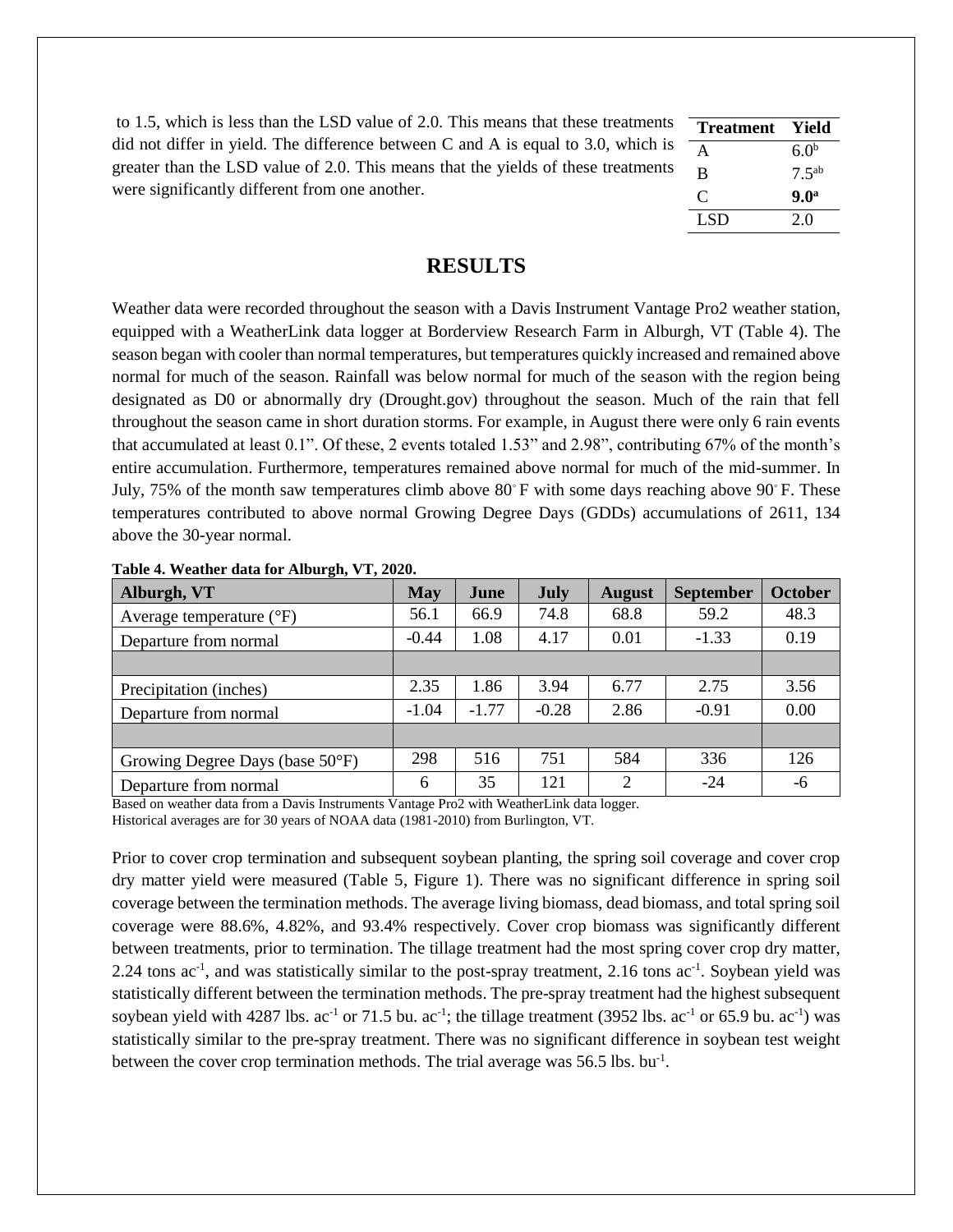|                                                   |                   | Prior to cover crop termination |           | Soybean harvest             |                |                   |                         |
|---------------------------------------------------|-------------------|---------------------------------|-----------|-----------------------------|----------------|-------------------|-------------------------|
| Termination                                       |                   | Spring soil coverage            |           | Cover<br>crop dry           | Yield at 13%   |                   | Test                    |
| method                                            | Living<br>biomass | Dead<br>biomass                 | Total     | moisture<br>matter<br>yield |                | weight            |                         |
|                                                   | %                 |                                 |           | tons $ac^{-1}$              | $lbs. ac-1$    | bu. $ac^{-1}$     | $lbs.$ bu <sup>-1</sup> |
| Tillage                                           | 90.7              | 4.90                            | 95.6      | $2.24^a$ †                  | $3952^{\rm a}$ | 65.9 <sup>a</sup> | 56.5                    |
| Pre-spray                                         | 84.1              | 8.33                            | 92.4      | $1.31^{b}$                  | $4287^{\rm a}$ | $71.5^{\circ}$    | 56.6                    |
| Post-spray                                        | 90.9              | 1.23                            | 92.2      | 2.16 <sup>a</sup>           | $2555^{\rm b}$ | 42.6 <sup>b</sup> | 56.4                    |
| LSD $(p = 0.10)$ <sup><math>\ddagger</math></sup> | <b>NS</b> §       | <b>NS</b>                       | <b>NS</b> | 0.618                       | 687.8          | 11.5              | <b>NS</b>               |
| Trial mean                                        | 88.6              | 4.82                            | 93.4      | 1.90                        | 3597           | 60.0              | 56.5                    |

**Table 5. Cover crop and soybean harvest characteristics by termination method, Alburgh, VT, 2020.**

†Within a column, treatments marked with the same letter were statistically similar (p=0.10). Highest treatment shown in **bold**. ‡LSD; Least significant difference at the p=0.10.

§NS; No significant difference between treatments.



**Figure 1. Soybean yield and spring cover crop biomass by cover crop termination method, Alburgh, VT, 2020.** Different letters indicate a statistically significant difference between treatments (p=0.10)**.**

Prior to cover crop termination, there was no significant impact of cover crop treatment on spring soil cover or cover crop dry matter yield (Table 6). The average living biomass, dead biomass, and total spring soil coverage were 85.6%, 4.82%, and 93.4% respectively. The average cover crop dry matter was 1.90 tons ac<sup>-1</sup>. There was also no significant impact of cover crop treatment on the subsequent soybean harvest. Average soybean yield for this season was  $3598$  lbs. ac<sup>-1</sup> or 60.0 bu. ac<sup>-1</sup> and test weight was 56.5 lbs. bu<sup>-1</sup>.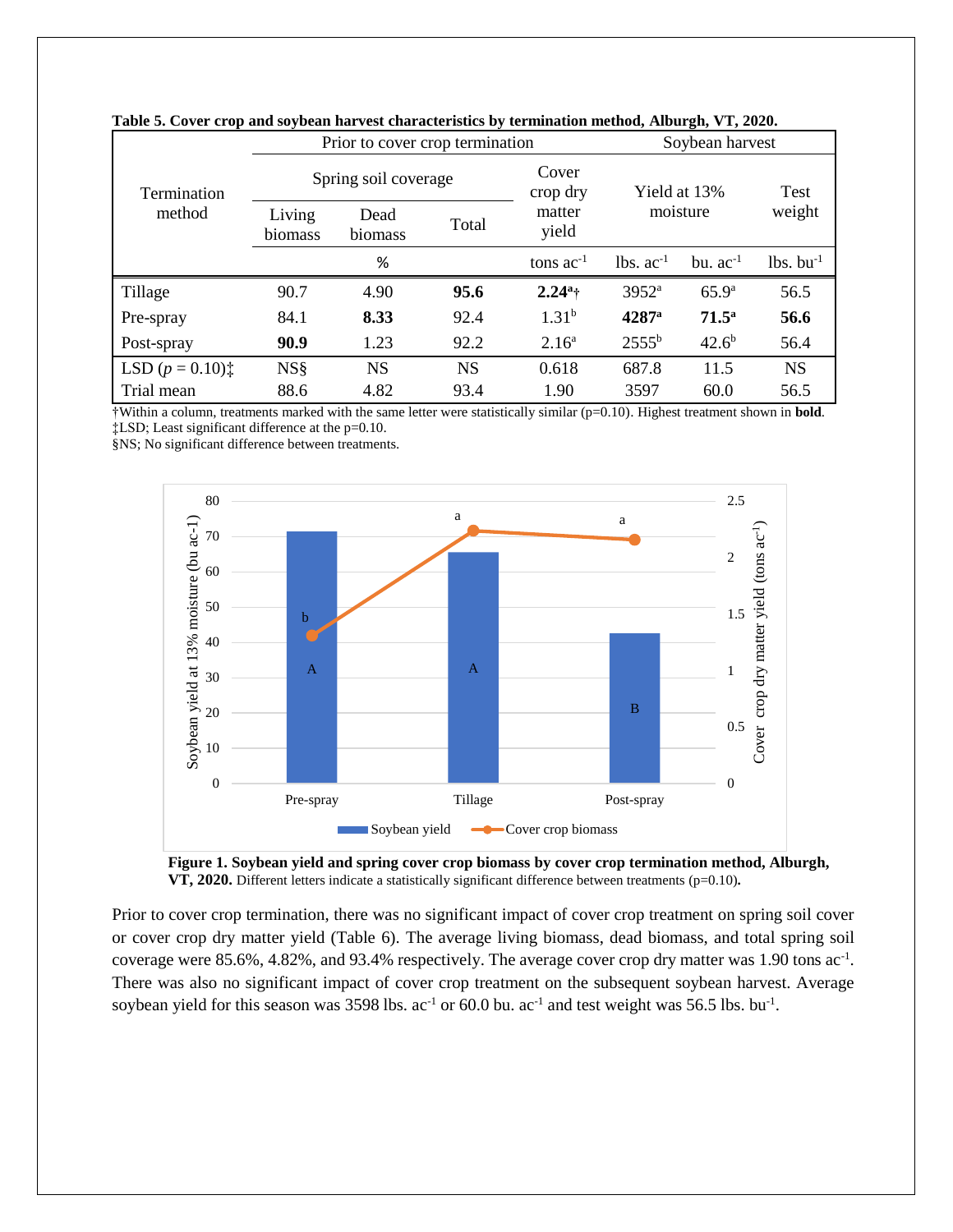|                                                   |                |                      | Prior to cover crop termination |       | Soybean harvest   |              |               |                         |  |
|---------------------------------------------------|----------------|----------------------|---------------------------------|-------|-------------------|--------------|---------------|-------------------------|--|
| Treatment                                         |                | Spring soil coverage |                                 |       | Cover<br>crop dry | Yield at 13% |               | Test                    |  |
|                                                   | <b>Species</b> | Living<br>biomass    | Dead<br>biomass                 | Total | matter<br>yield   | moisture     |               | weight                  |  |
|                                                   |                |                      | %                               |       | tons $ac^{-1}$    | $lbs. ac-1$  | bu. $ac^{-1}$ | $lbs.$ bu <sup>-1</sup> |  |
| <b>Tr</b>                                         | Triticale      | 90.7                 | 3.60                            | 94.3  | 1.73              | 3499         | 58.3          | 56.4                    |  |
| <b>WR</b>                                         | Winter<br>rye  | 86.4                 | 6.05                            | 92.5  | 2.07              | 3696         | 61.6          | 56.6                    |  |
| LSD $(p = 0.10)$ <sup><math>\ddagger</math></sup> |                | <b>NS</b> §          | <b>NS</b>                       | NS    | <b>NS</b>         | <b>NS</b>    | <b>NS</b>     | <b>NS</b>               |  |
| Trial mean                                        |                | 85.6                 | 4.82                            | 93.4  | 1.90              | 3598         | 60.0          | 56.5                    |  |

#### **Table 6. Cover crop and soybean harvest characteristics by cover crop mixture, Alburgh, VT, 2020.**

†Within a column, treatments marked with the same letter were statistically similar (p=0.10). Highest treatment shown in **bold**. ‡LSD; Least significant difference at the p=0.10.

§NS; No significant difference between treatments.

About one week after soybeans were planted, soil moisture and temperature were measured every week for eight weeks. Soil moisture was significantly higher in the tillage treatment than in the pre-spray and postspray treatment (Table 7). The pre-spray treatment had significantly higher soil moisture than the postspray treatment on 2-, 9-, and 15-Jun. There were no differences in soil moisture between the pre-and postspray treatments on the remaining five dates. It is possible that the soil moisture was lower in pre- and postspray treatments because the overwintering cover crops had more time to grow in the spring, removing some of the soil moisture. In a normal year this may not impact the cash crop, but in a dry year, especially with a season-long drought, there could be negative impacts on soybean yield. The tillage treatment had significantly higher soil temperature on all dates (Table 8); the pre-and post-spray treatments were not statistically different from one another on 13- and 21-Jul. It makes sense that soil temperatures were lower in the pre- and post-spray treatments because the cover crop was sprayed but left unincorporated to act as a mulch, protecting soil microbes and preventing the soil from further drying out.

| Termination                                       |                   |                   |                   | Soil moisture     |                   |                   |                   |                   |
|---------------------------------------------------|-------------------|-------------------|-------------------|-------------------|-------------------|-------------------|-------------------|-------------------|
| method                                            | $2-Jun$           | $9-Jun$           | $15$ -Jun         | $23$ -Jun         | $29$ -Jun         | $7-Jul$           | $13$ -Jul         | $21$ -Jul         |
|                                                   |                   |                   |                   | %                 |                   |                   |                   |                   |
| Tillage                                           | $20.5^{\rm a}$ †  | 21.7 <sup>a</sup> | $22.4^{\rm a}$    | $24.8^{\rm a}$    | $22.2^{\rm a}$    | $12.5^{\rm a}$    | 24.6 <sup>a</sup> | 14.6 <sup>a</sup> |
| Pre-spray                                         | 15.7 <sup>b</sup> | 15.9 <sup>b</sup> | 16.0 <sup>b</sup> | 12.7 <sup>b</sup> | $11.8^{b}$        | 7.91 <sup>b</sup> | $17.6^{b}$        | 9.91 <sup>b</sup> |
| Post-spray                                        | 11.6 <sup>c</sup> | $12.6^\circ$      | 13.7 <sup>c</sup> | $12.2^{b}$        | 10.9 <sup>b</sup> | $8.13^{b}$        | $16.1^{b}$        | $8.81^{b}$        |
| LSD $(p = 0.10)$ <sup><math>\ddagger</math></sup> | 1.06              | 0.951             | 1.09              | 1.57              | 1.55              | 1.17              | 1.56              | 1.12              |
| Trial mean                                        | 15.9              | 16.7              | 17.4              | 16.6              | 15                | 9.51              | 19.5              | 11.1              |

#### **Table 7. Soil moisture by cover crop termination method, Alburgh, VT, 2020.**

†Within a column, treatments marked with the same letter were statistically similar (p=0.10). Highest treatment shown in **bold**. ‡LSD; Least significant difference at the p=0.10.

§NS; No significant difference between treatments.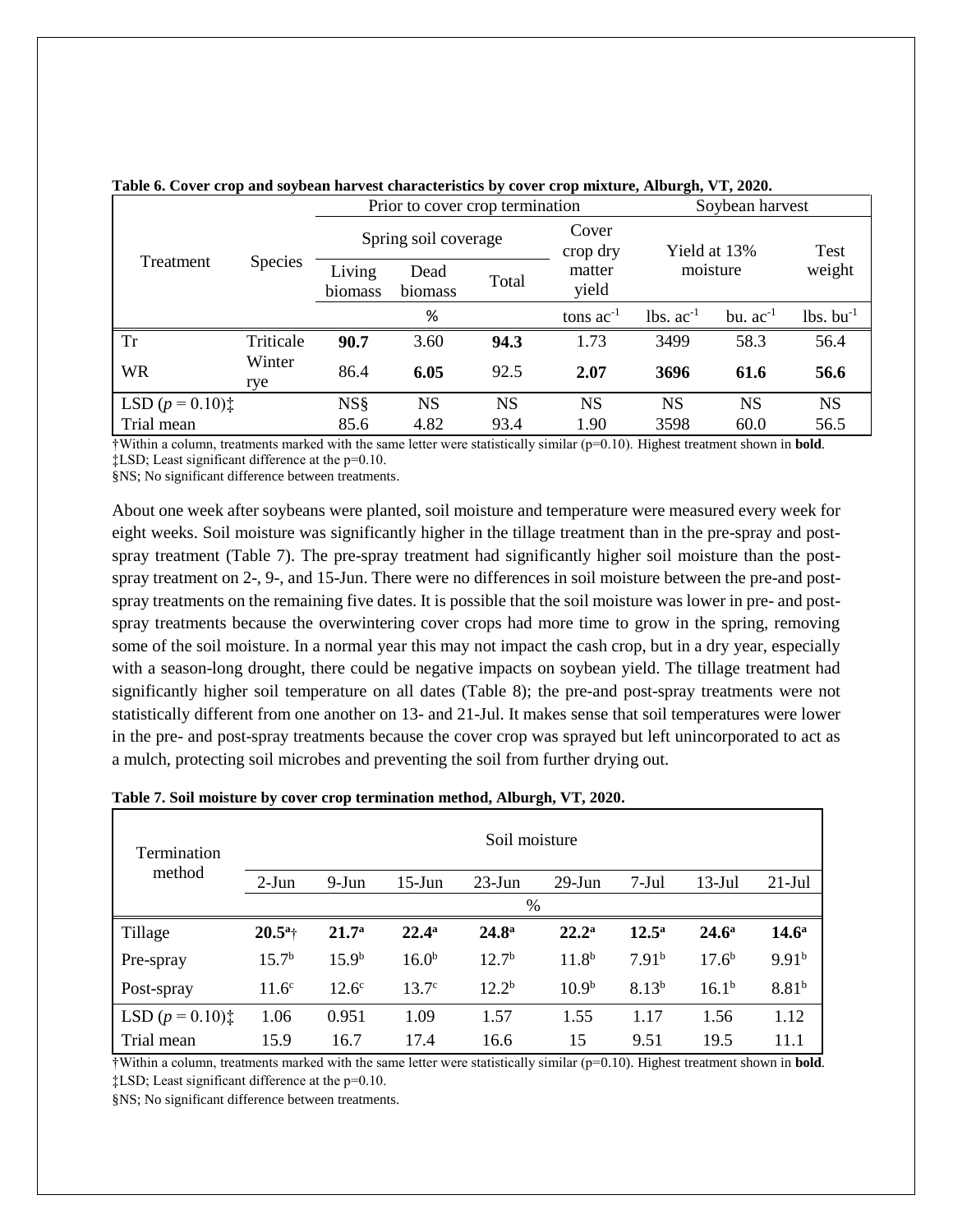| Termination                                       |                     |                   |                   |                   | Soil temperature  |                   |                   |                   |
|---------------------------------------------------|---------------------|-------------------|-------------------|-------------------|-------------------|-------------------|-------------------|-------------------|
| method                                            | $2-Jun$             | 9-Jun             | $15$ -Jun         | $23$ -Jun         | $29$ -Jun         | $7-Jul$           | $13$ -Jul         | $21$ -Jul         |
|                                                   |                     |                   |                   |                   | $\rm ^oF$         |                   |                   |                   |
| Tillage                                           | 55.6 <sup>a</sup> † | 65.9 <sup>a</sup> | $61.4^{\rm a}$    | $77.7^{\circ}$    | $72.6^{\circ}$    | $75.1^{\circ}$    | 75.7 <sup>a</sup> | $74.3^{\circ}$    |
| Pre-spray                                         | 55.3 <sup>b</sup>   | $64.3^\circ$      | 59.1 <sup>c</sup> | 75.7 <sup>c</sup> | 71.4 <sup>b</sup> | 72.1 <sup>b</sup> | 74.8 <sup>b</sup> | 72.7 <sup>b</sup> |
| Post-spray                                        | $55.1^\circ$        | $64.8^{b}$        | 59.8 <sup>b</sup> | 76.4 <sup>b</sup> | 70.8 <sup>c</sup> | $71.4^{\circ}$    | 75.0 <sup>b</sup> | 72.9 <sup>b</sup> |
| LSD $(p = 0.10)$ <sup><math>\ddagger</math></sup> | 0.24                | 0.175             | 0.23              | 0.335             | 0.264             | 0.42              | 0.36              | 0.33              |
| Trial mean                                        | 55.3                | 65                | 60.1              | 76.6              | 71.6              | 72.9              | 75.2              | 73.3              |

## **Table 8. Soil temperature by cover crop termination method, Alburgh, VT, 2020.**

†Within a column, treatments marked with the same letter were statistically similar (p=0.10). Highest treatment shown in **bold**. ‡LSD; Least significant difference at the p=0.10.

§NS; No significant difference between treatments.

Soils were analyzed for soil nitrate-N  $(NO<sub>3</sub>)$  concentration starting from 12-May (a week prior to soybean planting) through the end of June (Table 9, Figure 2). There were no statistical differences in soil  $NO<sub>3</sub>$ between the three termination methods on 12-May. From 19-May through 29-Jun, the tillage treatment had the greatest amount of soil nitrate-N and was significantly greater than both the pre- and post-spray treatments on all four dates. The pre-spray treatment had significantly greater soil  $NO<sub>3</sub>$  than the post- spray treatment on 19-May and 29-Jun. On 15-Jun, there was spike in soil  $NO<sub>3</sub>$  in the post-spray treatment, making it significantly higher than the pre-spray treatment. Cover crops take up nutrients like nitrogen and store it in plant biomass, as seen with the pre- and post-spray treatments. For comparison, the plow down of cover crops releases that nitrogen by putting the soil in contact with the biomass and allowing for the decomposition of the plant material. The release of nitrogen from tilling under overwintering cover crops early in the season might make a difference in soybean growth, compared to using an herbicide to terminate the cover crop.

|                    | Soil nitrate-N (NO <sub>3</sub> , ppm) |                  |                   |                   |                   |  |  |  |
|--------------------|----------------------------------------|------------------|-------------------|-------------------|-------------------|--|--|--|
| Termination method | $12-May$                               | $19-May$         | $2-J$ un          | $15$ -Jun         | $29$ -Jun         |  |  |  |
| Tillage            | 5.11                                   | $11.1^{\circ +}$ | $16.5^{\circ}$    | 23.7 <sup>a</sup> | 27.9 <sup>a</sup> |  |  |  |
| Pre-spray          | 5.97                                   | $5.82^{b}$       | $9.2^{b}$         | $12.8^{\circ}$    | $16.1^{b}$        |  |  |  |
| Post-spray         | 4.83                                   | 4.13c            | 7.47 <sup>b</sup> | $18.8^{b}$        | 9.66 <sup>c</sup> |  |  |  |
| LSD $(p = 0.10)$ : | <b>NS</b> §                            | 1.08             | 1.78              | 2.43              | 3.41              |  |  |  |
| Trial mean         | 5.31                                   | 7.01             | 11 1              | 18.4              | 17.9              |  |  |  |

|  |  | Table 9. Soil nitrate-N (NO <sub>3</sub> ) by cover crop termination method, Alburgh, VT, 2020. |  |  |
|--|--|-------------------------------------------------------------------------------------------------|--|--|
|  |  |                                                                                                 |  |  |

 $\dagger$ Within a column, treatments marked with the same letter were statistically similar ( $p=0.10$ ).

Highest treatment shown in **bold**.

‡LSD; Least significant difference at the p=0.10.

§NS; No significant difference between treatments.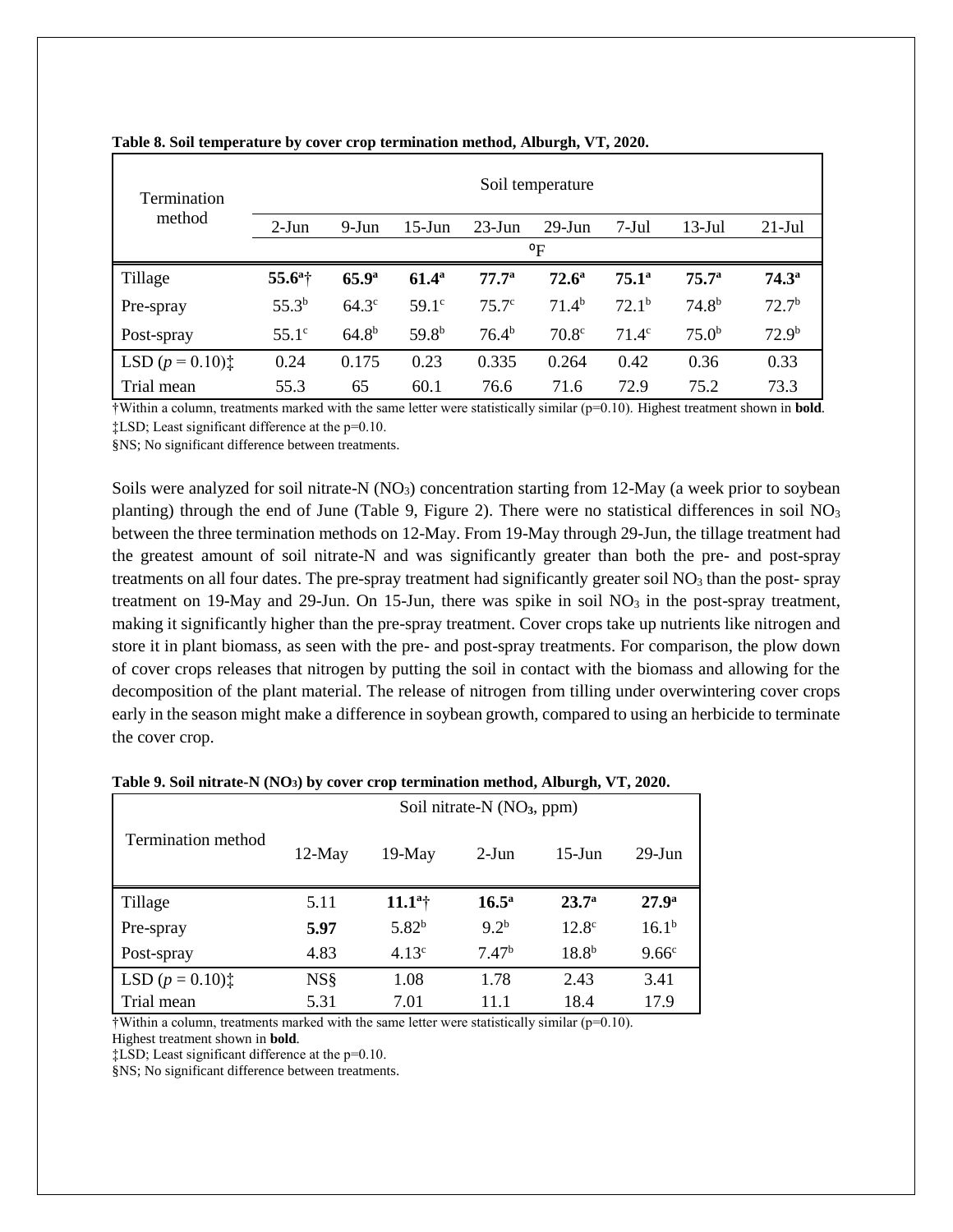

**Figure 2. Soil nitrate-N (NO3) concentration by cover crop termination method, 2020.**

# **DISCUSSION**

In 2020, while the season started out cooler than normal, it quickly became warmer than average for most of the season. Rainfall was below average throughout the growing season, and the precipitation came in short duration storms. The cover crop species did not have an impact on the spring soil coverage or cover crop dry matter yield prior to termination, nor did the cover crop type impact soybean yield or quality. Prior to cover crop termination, there were no significant differences in spring soil coverage amongst the plots that would be tilled, sprayed prior to, or sprayed after soybean planting. However, cover crop dry matter was statistically different. The plots that would be tilled had the greatest dry matter yield prior to termination, and the plots that would be sprayed prior to soybean planting, statistically had the lowest dry matter yield. The pre-spray treatment had the greatest soybean yield, and the post-spray treatment had the lowest. The large cover crop biomass prior to termination may have impacted soybean yields in the postspray treatment, and inversely the lack of spring biomass in the pre-spray treatment may have allowed for a more successful soybean yield. These differences in cover crop biomass prior to termination may have added to the significant difference in soybean yield, in addition to any effects from the termination methods. Soil moisture and temperature were highest in the tillage treatment, as well as overall soil nitrate-N. The tillage and the pre-spray treatment both had gradual increase in soil nitrate-N from 12-May to 29-Jun, although overall soil nitrate-N levels were much lower in the pre-spray treatment. The post-spray treatment also consistently had lower soil nitrate-N levels until a spike on 15-Jun, but then a drop in soil nitrate-N on 29-Jun. The additional available nitrogen in the tillage treatment did not appear to have an impact on soybean yield since the tillage treatment was statistically similar to the pre-spray treatment in terms of soybean yield. It should be noted that soybeans were replanted later (12-Jun) in the tillage treatment due to herbicide application error.